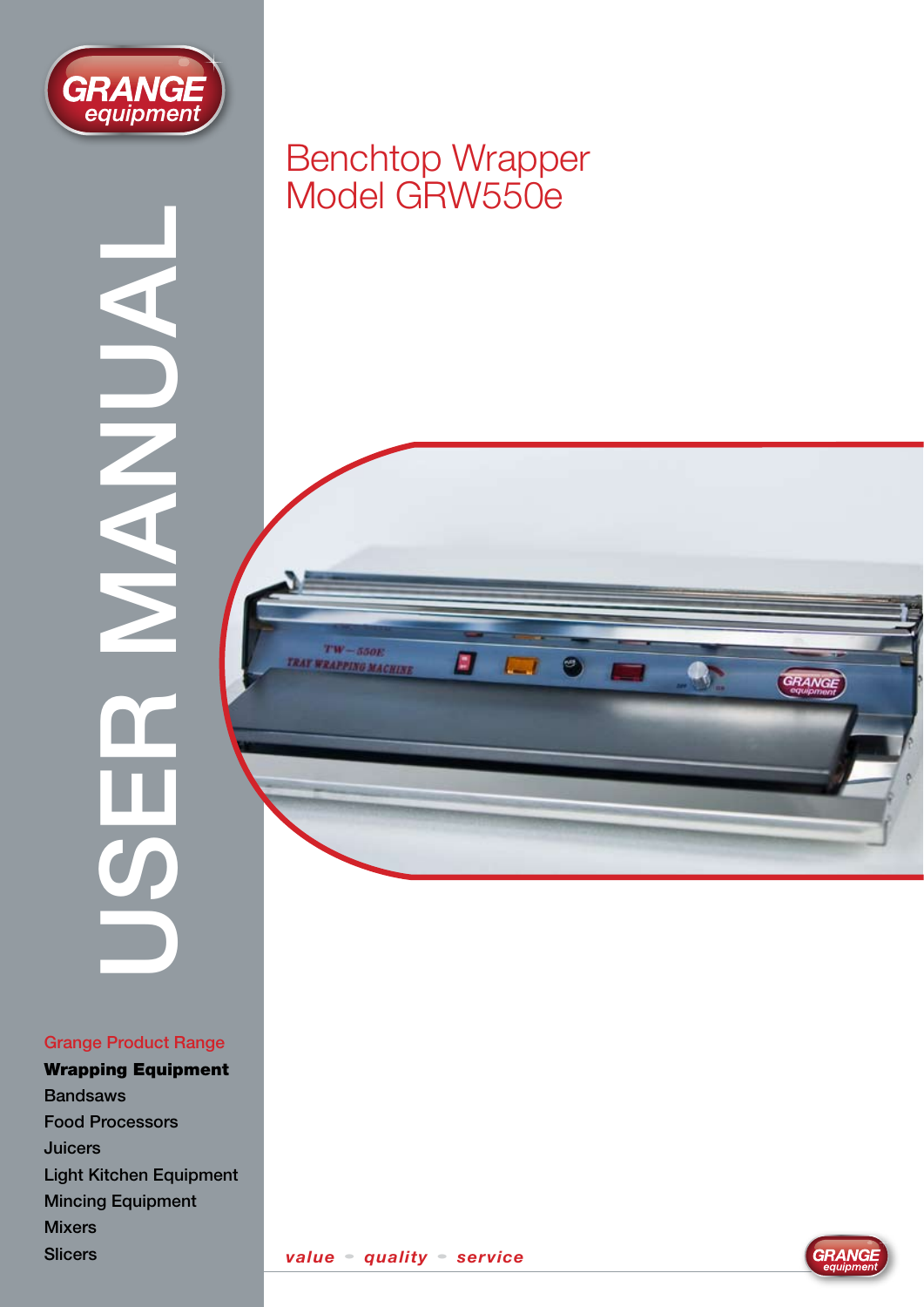# SAFETY PROCEDURES



### NEVER ATTEMPT TO OPERATE THIS MACHINE WITHOUT READING THE OPERATING MANUAL

- NEVER touch this machine without training and authorisation from your supervisor.
- Machine MUST BE on solid, level bench/table.
- Guards MUST BE in place before plugging in and turning on machine.
- ALWAYS use the three-pronged plug provided.
- NEVER use your hand to hold food stuffs in place on the product tray.
- NEVER touch the Hot Bar or Hot Plate with unprotected hands.
- KEEP hands, arms, hair and loose clothing CLEAR of all moving parts.
- SWITCH OFF AND UNPLUG the machine from its power source before cleaning, sanitising or servicing.
- USE ONLY the attachments provided by the manufacturer and designed for this machine.
- This machine heats and melts plastics as part of its normal operation. We STRONGLY RECOMMEND that a suitable fire extinguisher be located close by.

### YOUR SAFETY IS OUR PRIMARY CONCERN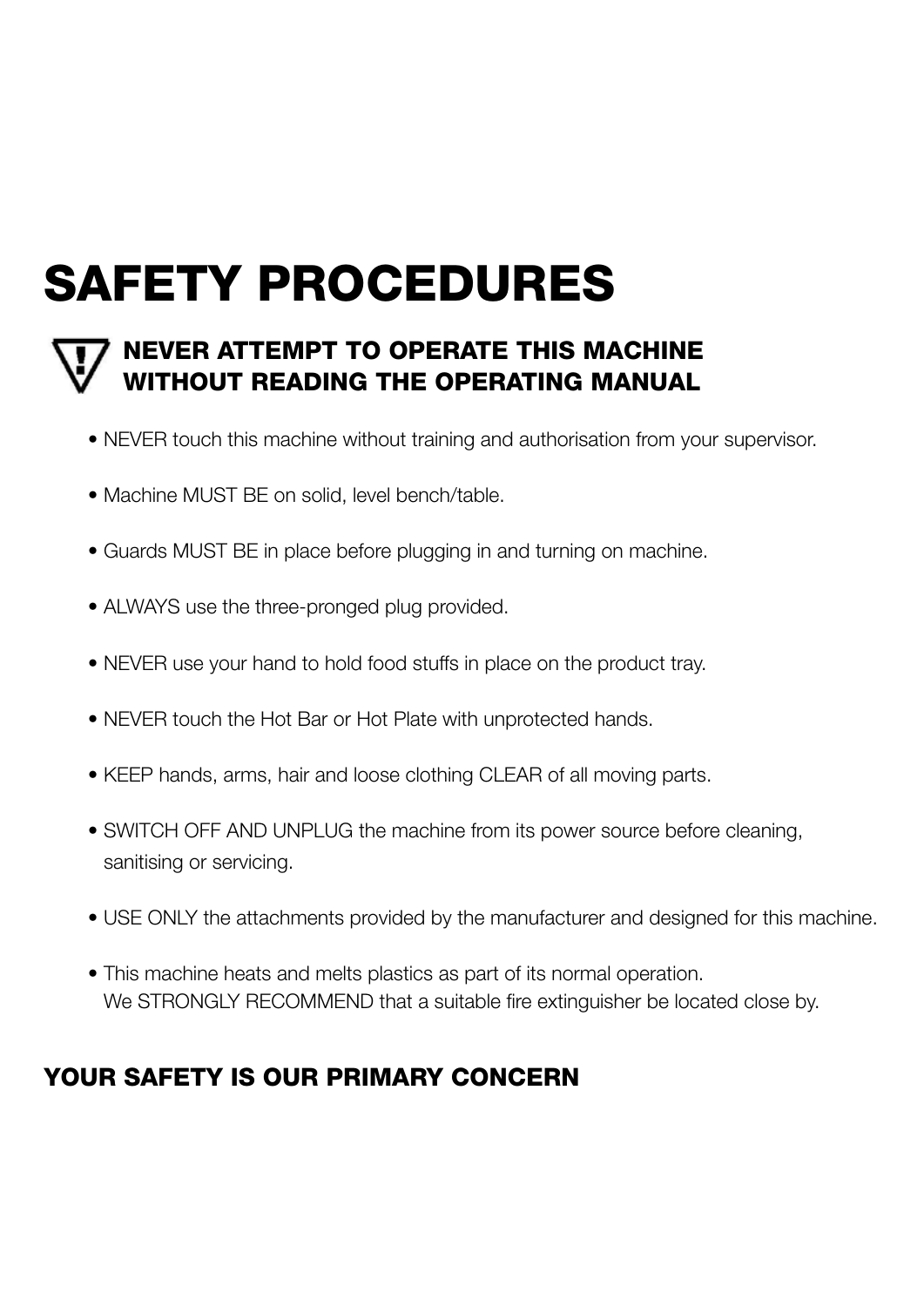# Introduction

### *Overview*

This Operation and Safety Manual has been prepared to introduce you to the Grange Model GRW550e bench top wrapper. It explains the operation, cleaning and maintenance of the wrapper in simple, clear terms and with an emphasis on your safety.

Throughout the Manual procedures are supported by illustrations showing the parts involved and the recommended safe method of handling those parts.

### *Attention*

Make sure that you read this Manual carefully so that you are familiar with the features and procedures that are unique to the bench top wrapper.

### *Conventions and Symbols used in this Manual*

To reduce confusion, and to highlight important points and safety matters, we have established some standard terms and symbols:

- "wrapper" Whenever we talk about the wrapper, we mean the Grange Model TW-550E bench topwrapper that is covered in this Manual.
- "foodstuff" We use the word "foodstuff" to refer to any kind of meat or other food that is usually sliced on a slicer.
- "product tray" This is the tray on which you place the foodstuff to be wrapped.
- "hot bar" The hot bar is the heated element that cuts the wrapping film.
- "hot plate" The hot plate heat shrinks the wrapping film and seals the package.

**The Special Note flag** This is an upside-down triangle with an exclamation mark inside it. It appears in the left margin of the page, like this, whenever we want to draw your attention to an important point.

The "No Hands" warning flag This is a circle with the outline of a hand and a black bar through the hand. It appears wherever we want to warn you that either: you shouldn't put your hands in or near a particular component; or that you must wear steel mesh protective gloves to carry out a particular procedure.

• The "Power" warning flags There are two power warning flags. The first, a lightning bolt inside an upside-down triangle, is used whenever we want to remind and warn you that the slicer is connected to the mains power supply. The second warning flag is a circle with the outline of a lightning bolt and

a black bar through the bolt. It appears to remind you that a particular procedure must be carried out with the power to the slicer turned off at the power point and the slicer's power plug disconnected from the power point.



- The "Water" warning flags This is a circle with the a diagram of a water hose spraying: you should never hose down or spray with water any component of this machine or its environment.
- The "Water Immersion" warning flags This is a circle with the diagram of a hand dropping a machine into water: you should never immerse the machine into water.

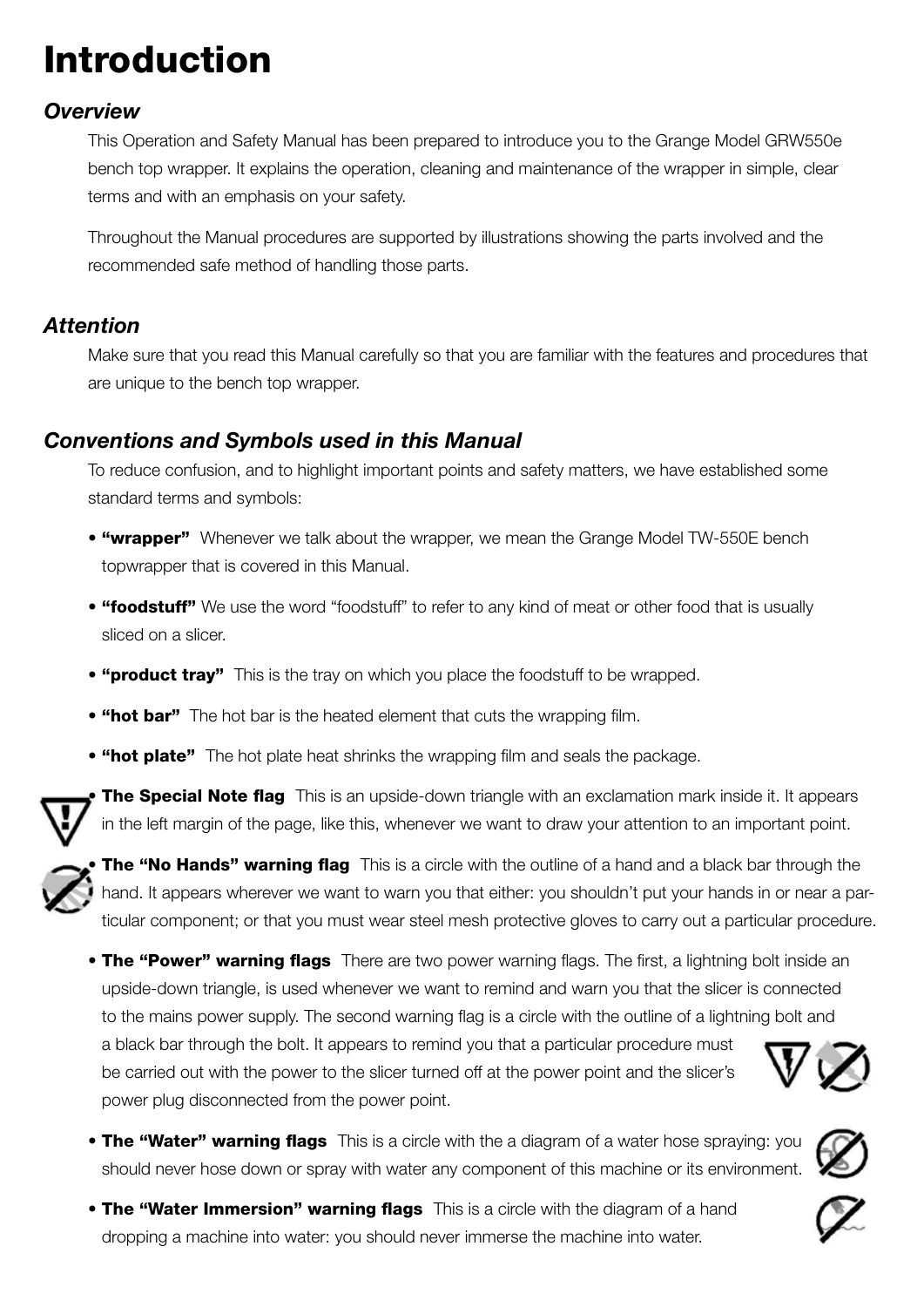### SAFETY WARNINGS

This is an electrical device that uses mains (single phase 240 Volt power). You must be careful in how you handle the wrapper at all times. The following special warnings must be complied with for your own safety and the safety of others.



 THERE ARE NO USER-SERVICEABLE ELECTRICAL COMPONENTS IN THIS WRAPPER. ALL ELECTRICAL COMPONENTS ARE ELECTRICALLY ISOLATED TO EARTH AND ARE SEALED FOR YOUR SAFETY. YOU MUST NOT ATTEMPT TO TOUCH ANY ELECTRICAL COMPONENTS OR WIRES – YOU MAY EXPOSE YOURSELF TO THE RISK OF SERIOUS INJURY BY ELECTROCUTION.



 UNLESS OTHERWISE INDICATED, ANY CLEANING OR MAINTENANCE PROCEDURE MUST BE PERFORMED WITH THE POWER TO THE WRAPPER SWITCHED OFF AND THE WRAPPER'S POWER CORD DISCONNECTED FROM THE POWERPOINT. FAILURE TO TURN OFF AND DISCONNECT POWER MAY RESULT IN SERIOUS INJURY CAUSED BY THE WRAPPER BEING ACCIDENTLY TURNED ON DURING CI FANING OR MAINTFNANCE.

# The Top Wrapper GRW550e

The Grange Model GRW550e bench top wrapper is for use in Bakeries, Greengrocers, Butchers, Hospitals and all other food packaging areas. This wrapper is a versatile and reliable method of displaying your goods to their best advantage. It is simple to use, requires very little maintenance and is always ready when you need it.

The Grange Model GRW550e bench top wrapper wraps and heat seals foodstuffs in polythene film for customer convenience. A heated element bar (the "hot bar") instantly cuts the film at the required length. A hot plate element can also be used where foodstuffs are being packed in trays to heat shrink the film to create a stronger seal.

- Plugs direct into any 240v Power outlet
- Separate switches for hot plate and cutting
- Internally fused for full protection
- Stainless steel construction for food hygiene
- 3 months warranty, full back up service, with all parts readily available
- Easy to use
- Minimises packaging time
- Maximises output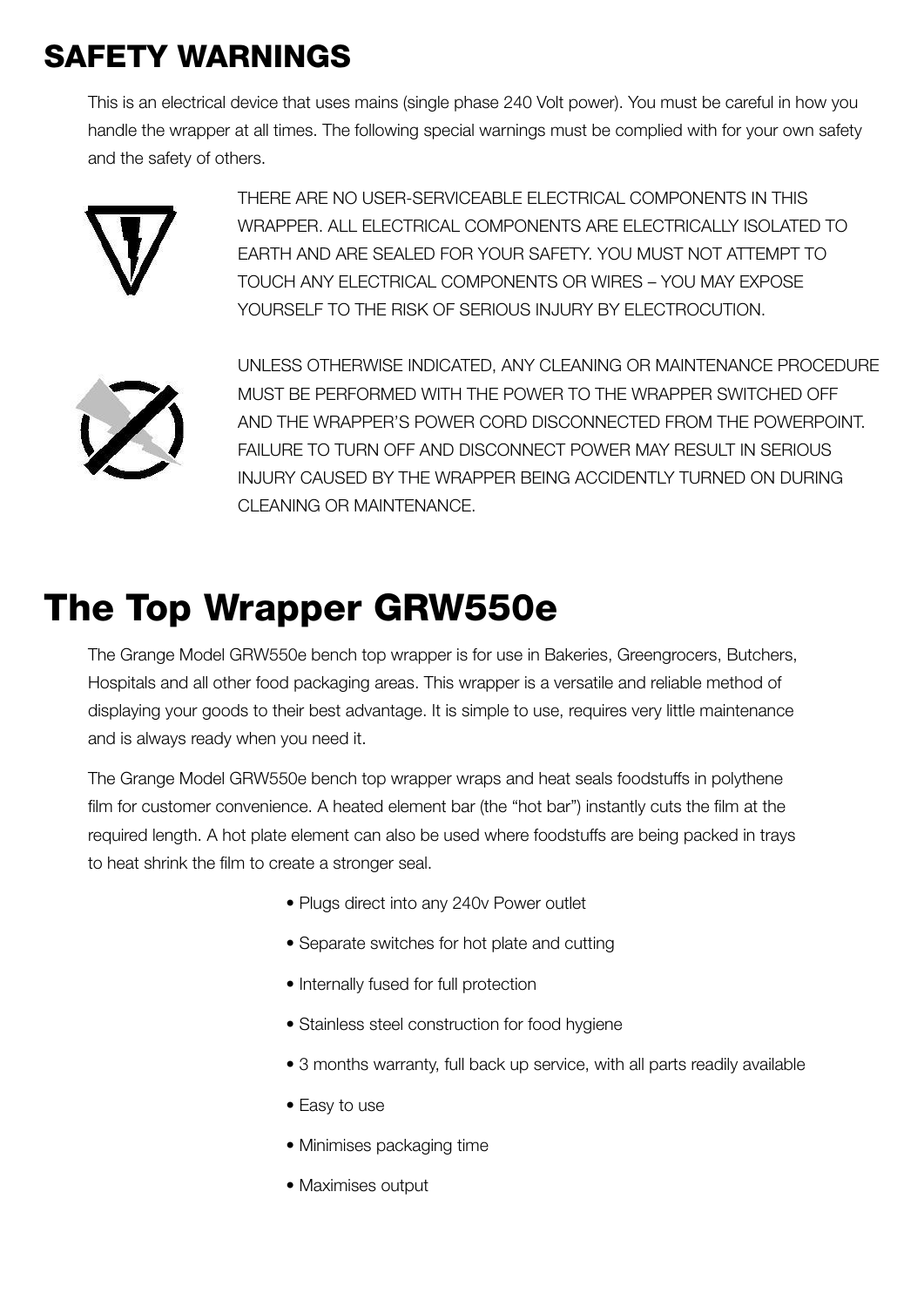# Operating method

- 1. Push the power supply plug (1) into the power socket, turn on the power and then set switch (12) and knob (16) to the on position to start heating the cutter (8) and heating board (9).
- 2. Both of the display lamps (13) and (15) for the heating board and cutter should be lit.
- 3. Operation can start after pre-heating the machine for 1–2 minutes when the working temperature of the heating board is between 100 –160 degrees generally.
- 4. Place the film into the support roller (3) inside of the rear chamber, buckle the belts on both ends, lift up the upper cover (working desk) (4), pull the film between the lower guide roller (11) and the rear guide roller (10) and feed it between both front and rear clamp rollers (6) (5), lower the upper cover to normal position and adjust the tension handle (2) to ensure the film tension is adequate for packing.
- 5. Place the food or container to be packed on the upper cover, carefully grip the edges of the wrap film, lift it clear of the grip and pull it up and to-wards you until there is sufficient film to completely cover the foodstuff, and allowing a generous excess of film either side of the foodstuff. Fold it over the top of the foodstuff.
- 6. Lift the foodstuff from the product tray and pull it towards you, drawing out more film at the same time. At the same time as you pull the foodstuff towards you, fold the excess film either side of the foodstuff under the product.
- 7. Wrap the foodstuff with the film, draw the package down so that the stretched film comes into contact with the cutter. The cutter will heat cut the film at the point of contact.
- 8. Place the package on the heating board (9) for sealing, ending the packing operation.
- 9. Turn on the cutter switch (12) and turn off the controller switch for heating (16) if only the cutter is needed in operation.

## Caution

- Do not use the sealer in a place close to flammable materials
- Do not operate the switch or plug in or out the PS plug with wet hands
- In case of the display lamp not being lit or the cutter heating board not heating, stop operation and turn off the power to check and troubleshoot
- Make sure to replace the fuse (14) with the original rated one (2A).
- Clean with a dry cloth in case there is dirt adhered on the cutter or the heating board and do not use any metal or any hard matter in case it will damage the surface coating
- At the end of operation, take out the power supply plug ensuring not to pull it out by holding the cord.